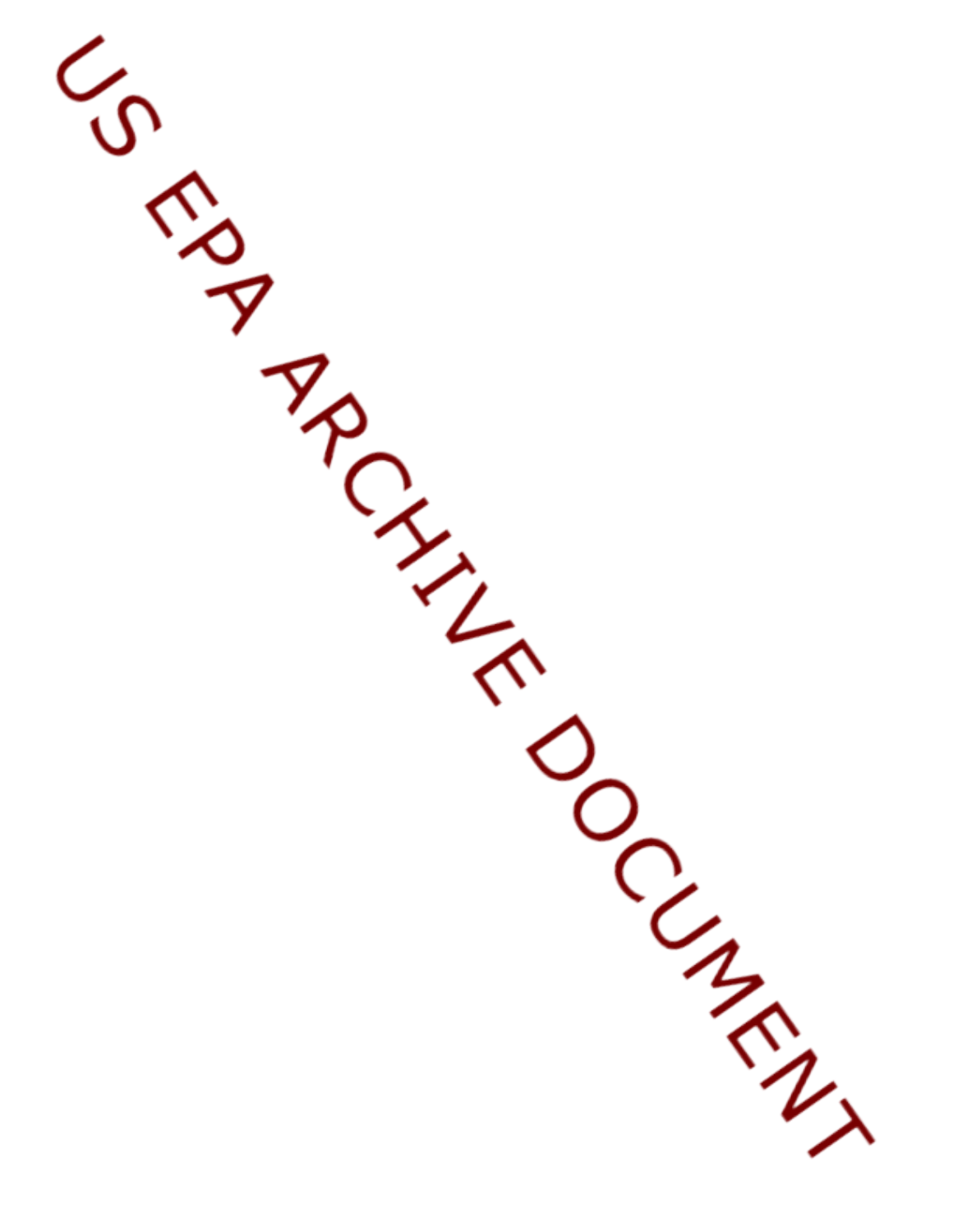# FACT SHEET

development

www.epa.gov/ord

research

# EPA's ETV Program Verifies Ambient Ammonia Analyzers

EPA's Environmental Technology Verification (ETV) Program, part of the National Risk Management Research Laboratory (NRMRL) headquartered in Cincinnati, Ohio, has verified the performance of ambient ammonia analyzers designed to measure ammonia emissions from animal feeding operations (AFOs).

## **Background**

**UNITED STAZ** 

**ENVIRON** 

AFOs are the largest source of atmospheric ammonia (NH<sub>3</sub>) emissions in the United States, accounting for more than 70% of those emissions. Ammonia has been shown to cause respiratory tract irritation and is highly reactive. It also combines with certain atmospheric pollutants to form secondary fine particulate matter known as  $PM<sub>2.5</sub>$ .

While ammonia emissions are not currently regulated at the federal level,  $PM<sub>2.5</sub>$  is regulated under the Federal Clean Air Act. Availability of analyzers that accurately measure ammonia is of critical importance in light of the growing need to assess ammonia emissions from AFOs. These analyzers help study patterns in ammonia emissions from AFOs and help evaluate the effectiveness of farm management practices and treatments to reduce ammonia emissions. There are a number of novel real-time, or near real-time, ammonia monitoring technologies that are commercially available and provide significant advantages over traditional integrated sampling techniques. These technologies provide continuous monitoring data that can be viewed remotely and are much less labor intensive than integrated sampling and analysis. However, performance data on the use of these technologies at AFOs have been limited until now.

#### **Performance Verification**

ETV, in cooperation with Battelle, an EPA partner, verified the performance of ammonia analyzers from seven companies. The verified analyzers utilize several different analytical technologies, and some have features useful in specialized ammonia measurement applications. The developers of the verified analyzers, working under Battelle's EPA cooperative agreement, are: Aerodyne Research, Inc.; Bruker Daltonics, Inc.; Mechatronics Instruments BV; Molecular Analytics; Pranalytica, Inc.; Ominsens SA; and Thermo Electron Corporation. The verification test was designed to evaluate relative accuracy, linearity, precision, response time, calibration and zero drift, interference effects, comparability, ease of use, and data completeness. The U.S. Department of Agriculture collaborated with EPA in completing these verifications. The verification test results for these analyzers are available on the ETV Web Site at http://www.epa.gov/etv/verifications/vcenter1-30.html.

more